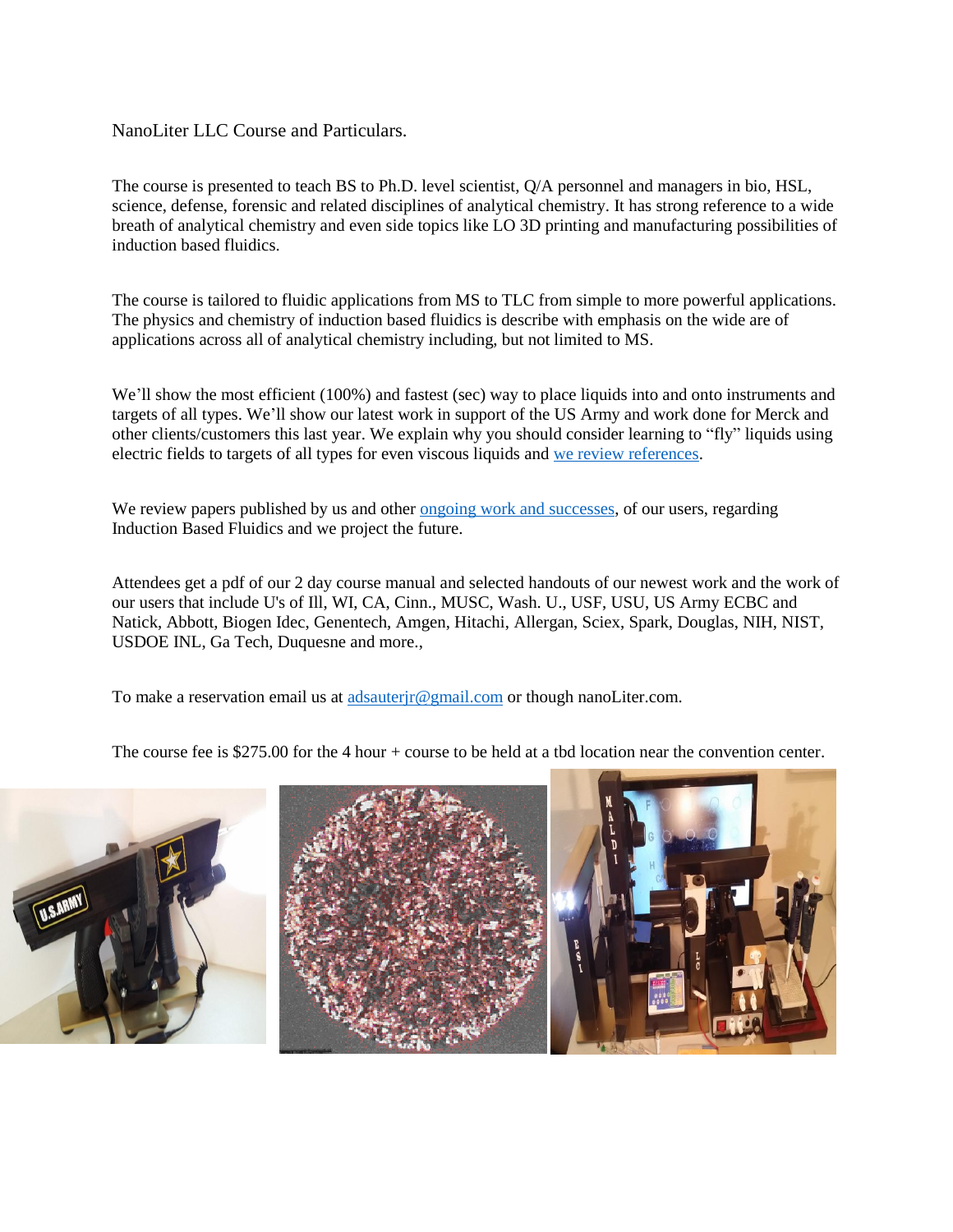Introduction, Overview of IBF and Applications.

Videos of IBF ESI w/100% MS sample introduction efficiency. LC/MALDI with msec. depositions. 3D-Print, PVA. IBF and Mixing. nanoLiter dispensing, a demonstration, all participate.

Fundamentals Conduction and induction. The chemistry and physics of ESI, IBF contrasted. Trajectories of drops. Thermodynamics. Directing, measuring drops to targets. Introduction summary

Peer Review Paper\* Application Review. IBF: ESI, MALDI, SIMS, LDI other techniques. Why nanoliters? Excellent crystals for MALDI. 100% efficient ESI, IBF yields standard ESI mass spectra. Parallel dispensing. Viscous liquids, whole blood, serum, glues. Quick summary and peer review papers.

Dispensing: Video of making one channel and 384 channel depositions. MALDI (peptides,proteins, polymers,cells) SIMS (explosives, drugs) Direct ESI analysis of mixtues: urine;blood;coffee; cells liquids;more. Other Apps: TLC,IR Spec, Chemical warfare, HLS, etc. Review of mass spectra with study, Organics, Inorganics, Organometallics.

**Instrumentation** nanoLiter Cool Wave MS, dispensers, LC's, syringes, pipettes, embodiments. Cool video demo (Flying nLs into levitated uLs!) Calibration. Energy regime Tips Femtogram and attogram sensitivity. Practical sample intro/handling issues.

New developments. 3D Printing applications for MS, TLC,MALDI. Millisecond sample analysis N=10 or 20 multiplexing. Single molecule? Future, a new very low cost dispenser.

Summary Q&A.